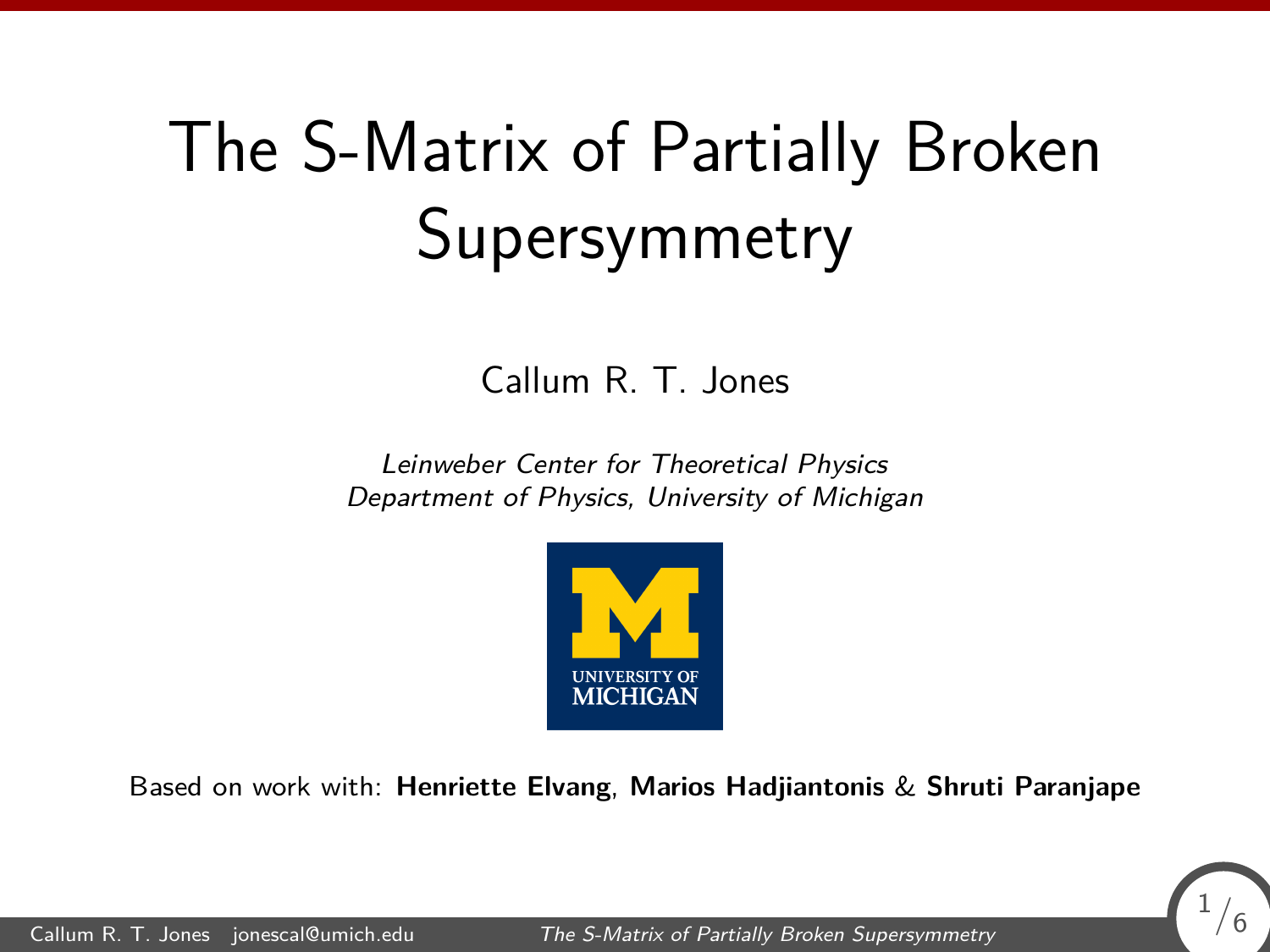## No Miracles Conjecture

• Every problem can be formulated in such a way that the solution appears obvious.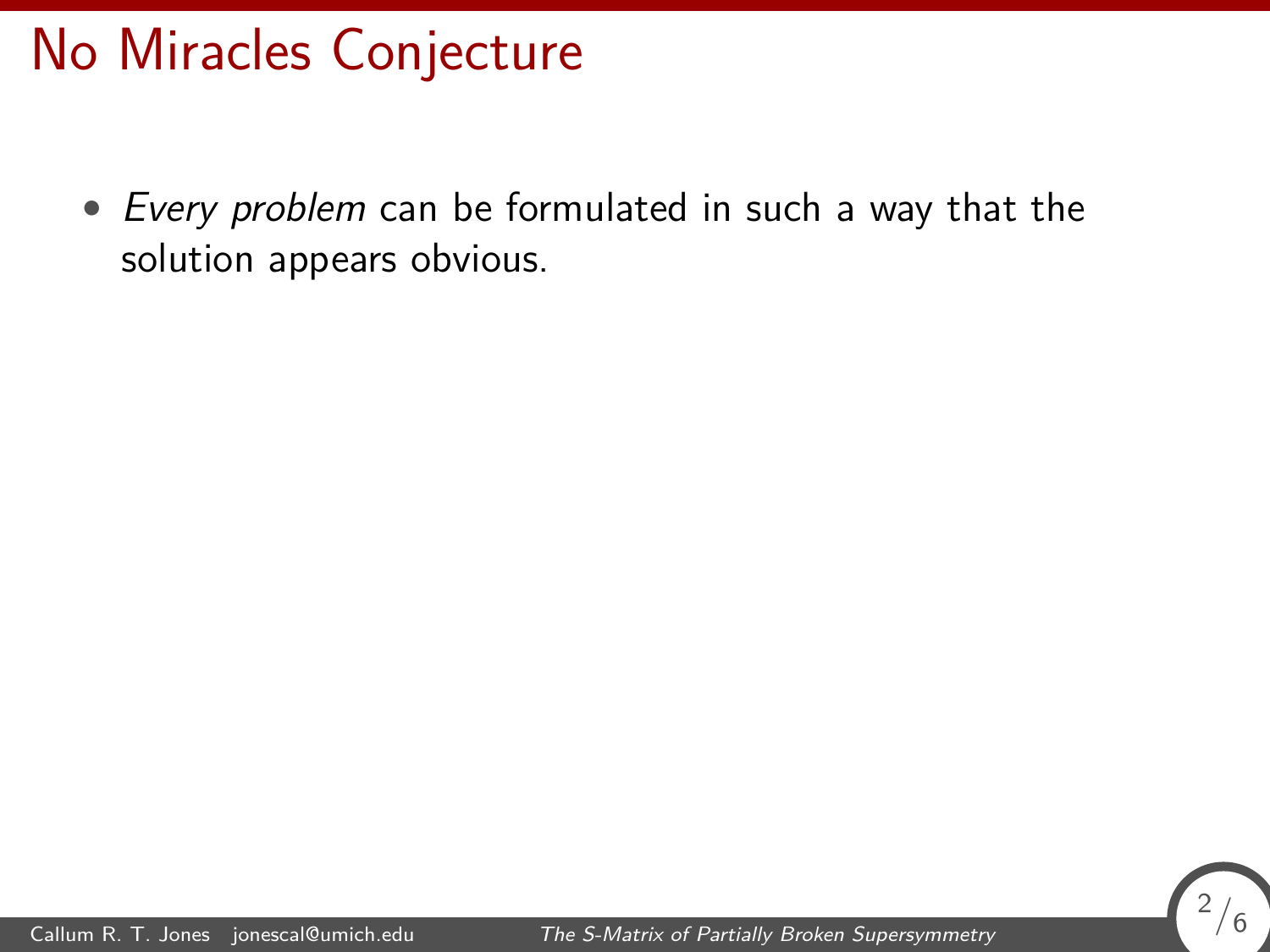## No Miracles Conjecture

- Every problem can be formulated in such a way that the solution appears obvious.
- **Example miracle**: electromagnetic duality symmetry

$$
F^{\pm} \to e^{\pm i\theta} F^{\pm} \Longrightarrow Q[\gamma^{\pm}] = \pm q
$$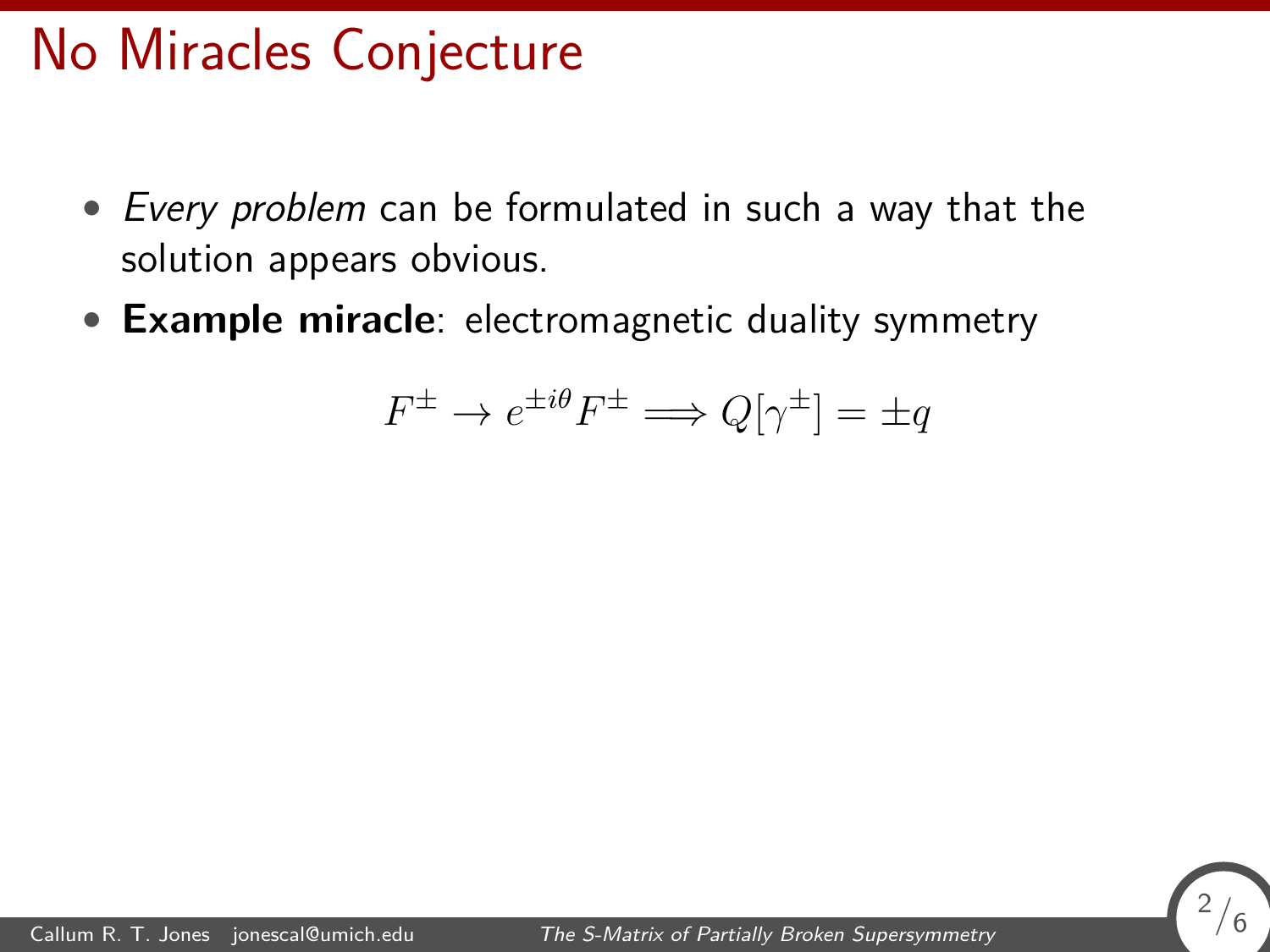## No Miracles Conjecture

- Every problem can be formulated in such a way that the solution appears obvious.
- **Example miracle**: electromagnetic duality symmetry

$$
F^{\pm} \to e^{\pm i\theta} F^{\pm} \Longrightarrow Q[\gamma^{\pm}] = \pm q
$$

• Present in many Goldstone EFTs as an emergent IR symmetry



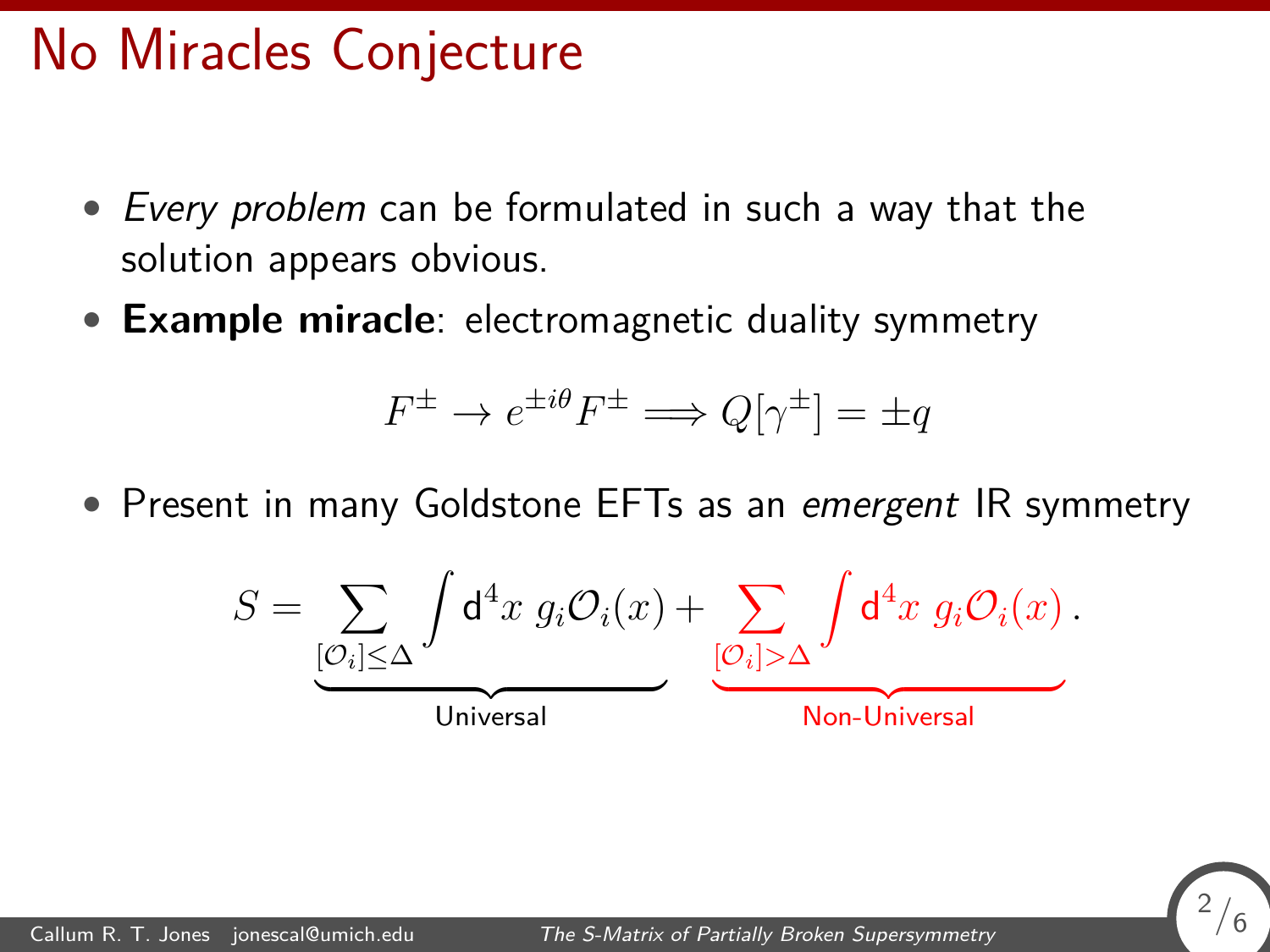• What data defines an EFT on-shell?

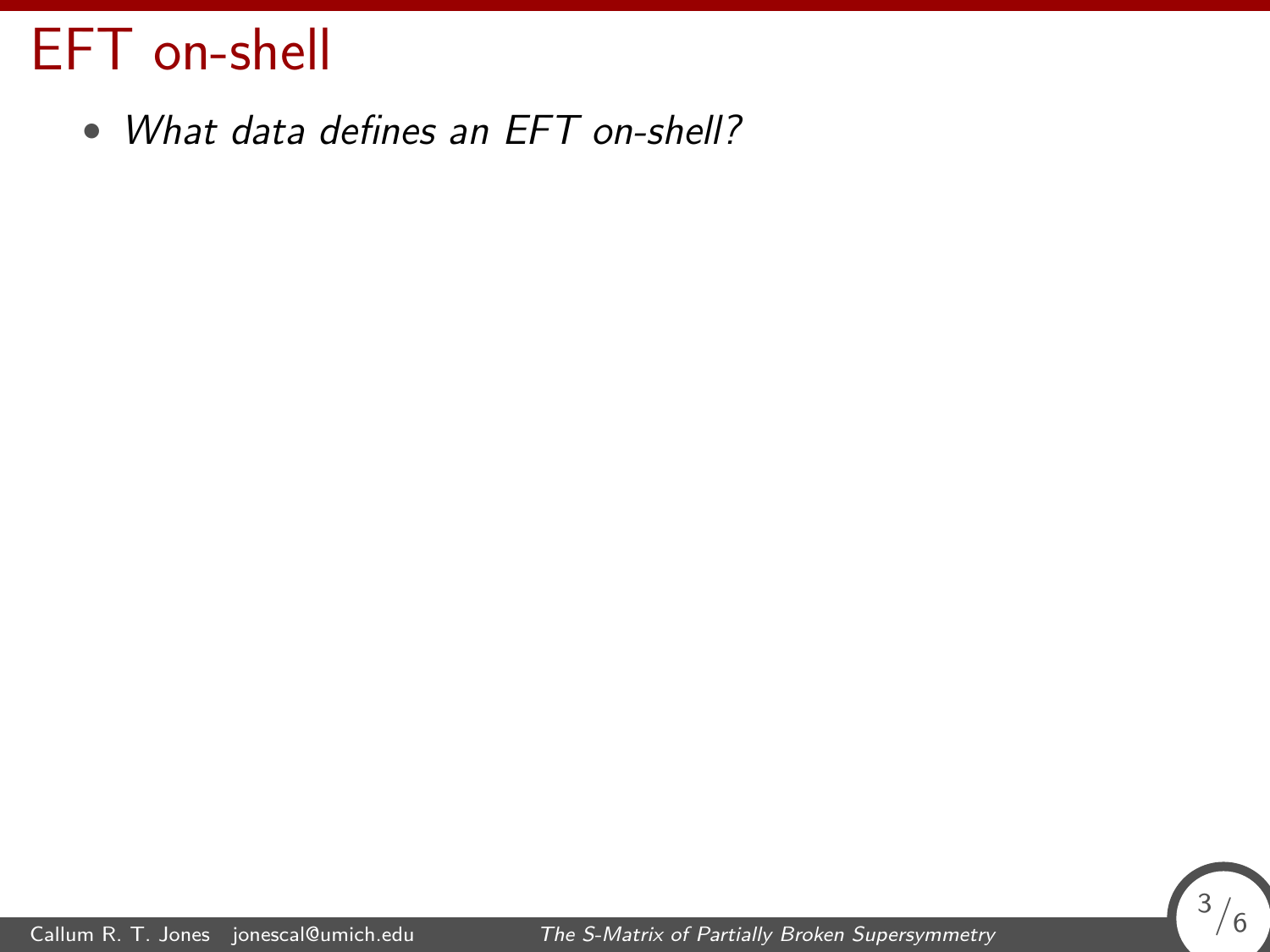- What data defines an EFT on-shell?
	- Spectrum of massless Goldstone modes.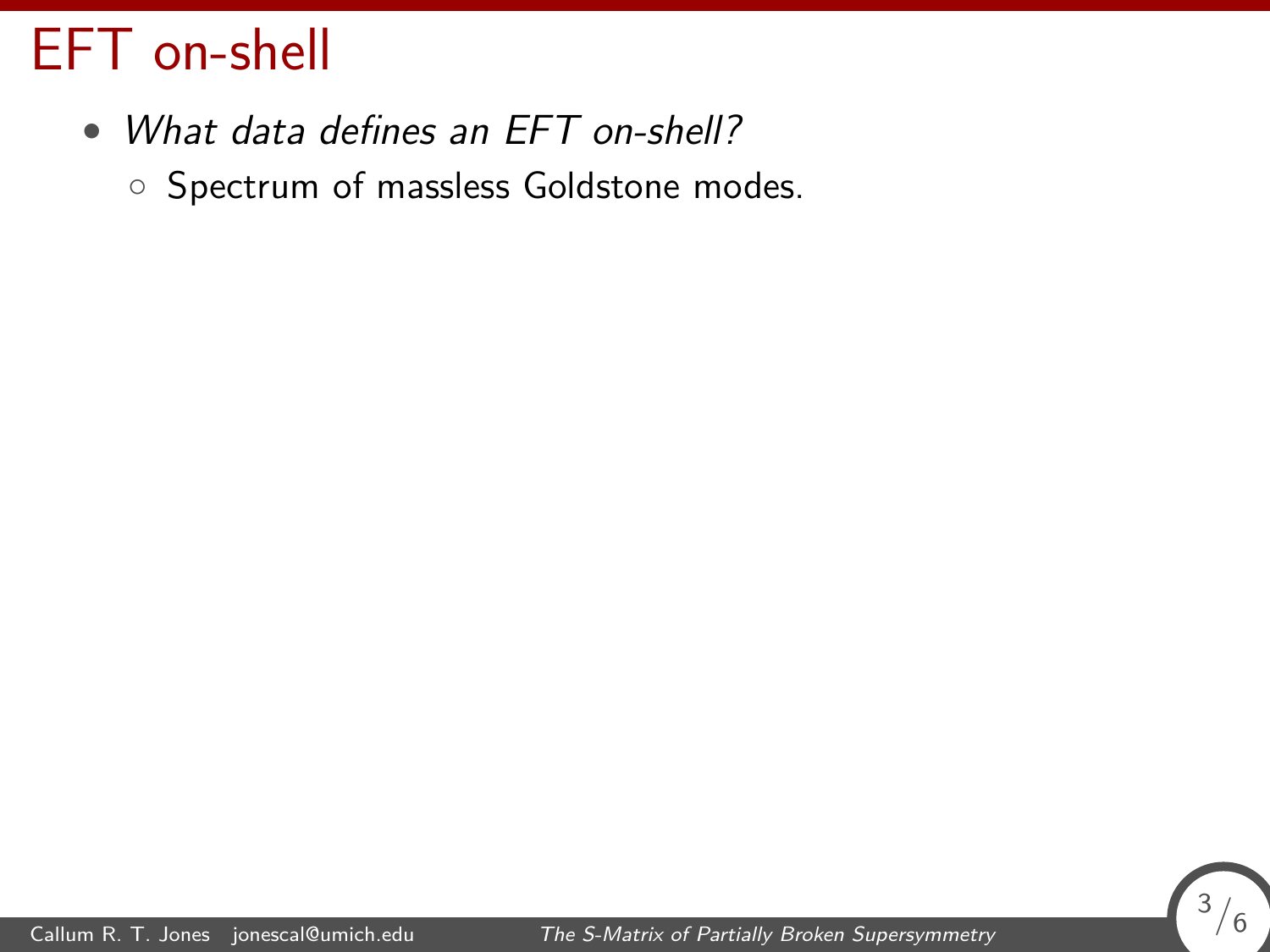- What data defines an EFT on-shell?
	- Spectrum of massless Goldstone modes.
	- On-shell Ward identities for the **unbroken** charges

 $T_i \cdot A_n (1, ..., n) = 0$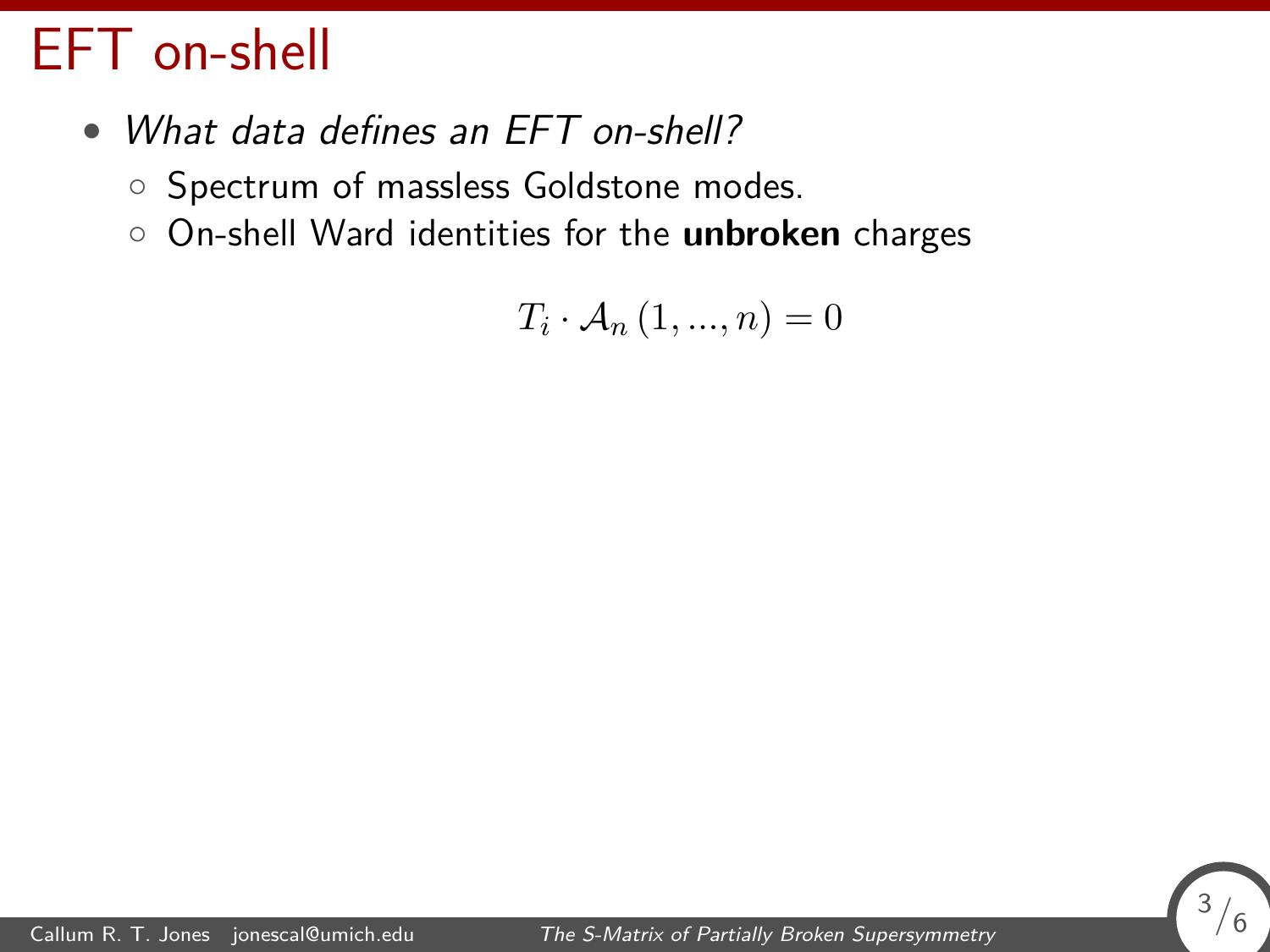- What data defines an EFT on-shell?
	- Spectrum of massless Goldstone modes.
	- On-shell Ward identities for the **unbroken** charges

$$
T_i \cdot \mathcal{A}_n \left(1, \ldots, n\right) = 0
$$

◦ Adler zero-type low-energy theorems

$$
\mathcal{A}_n\left( \ldots\{\epsilon |i\rangle,|i|\}^+ \ldots\right) \sim \epsilon^{\sigma}
$$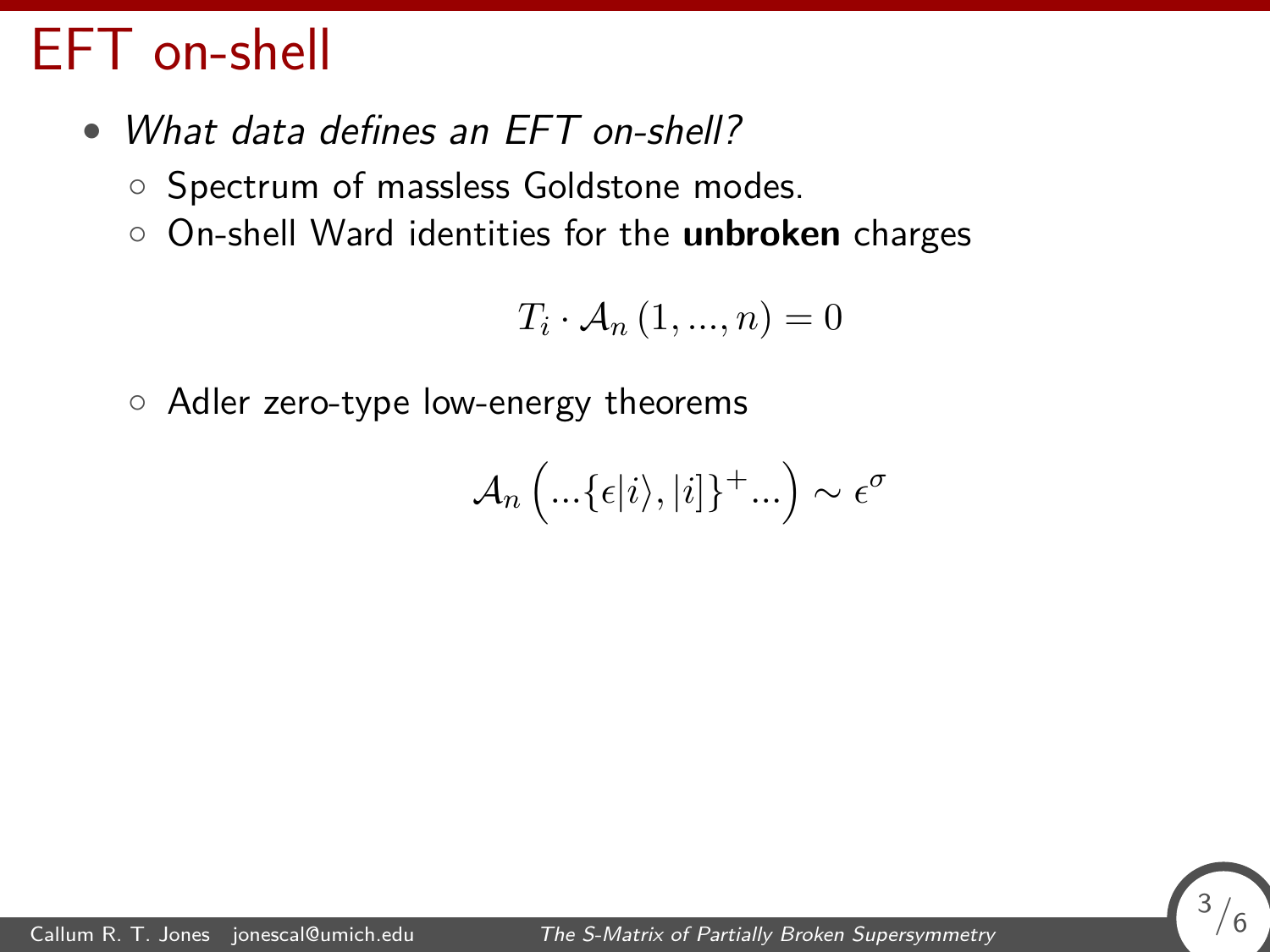- What data defines an EFT on-shell?
	- Spectrum of massless Goldstone modes.
	- On-shell Ward identities for the **unbroken** charges

$$
T_i \cdot \mathcal{A}_n \left(1, \ldots, n\right) = 0
$$

◦ Adler zero-type low-energy theorems

$$
\mathcal{A}_n\left( \ldots\{\epsilon |i\rangle,|i|\}^+ \ldots\right) \sim \epsilon^{\sigma}
$$

• How do we construct the S-matrix? ⇒ **Subtracted Recrusion**:



<sup>3</sup>*/*6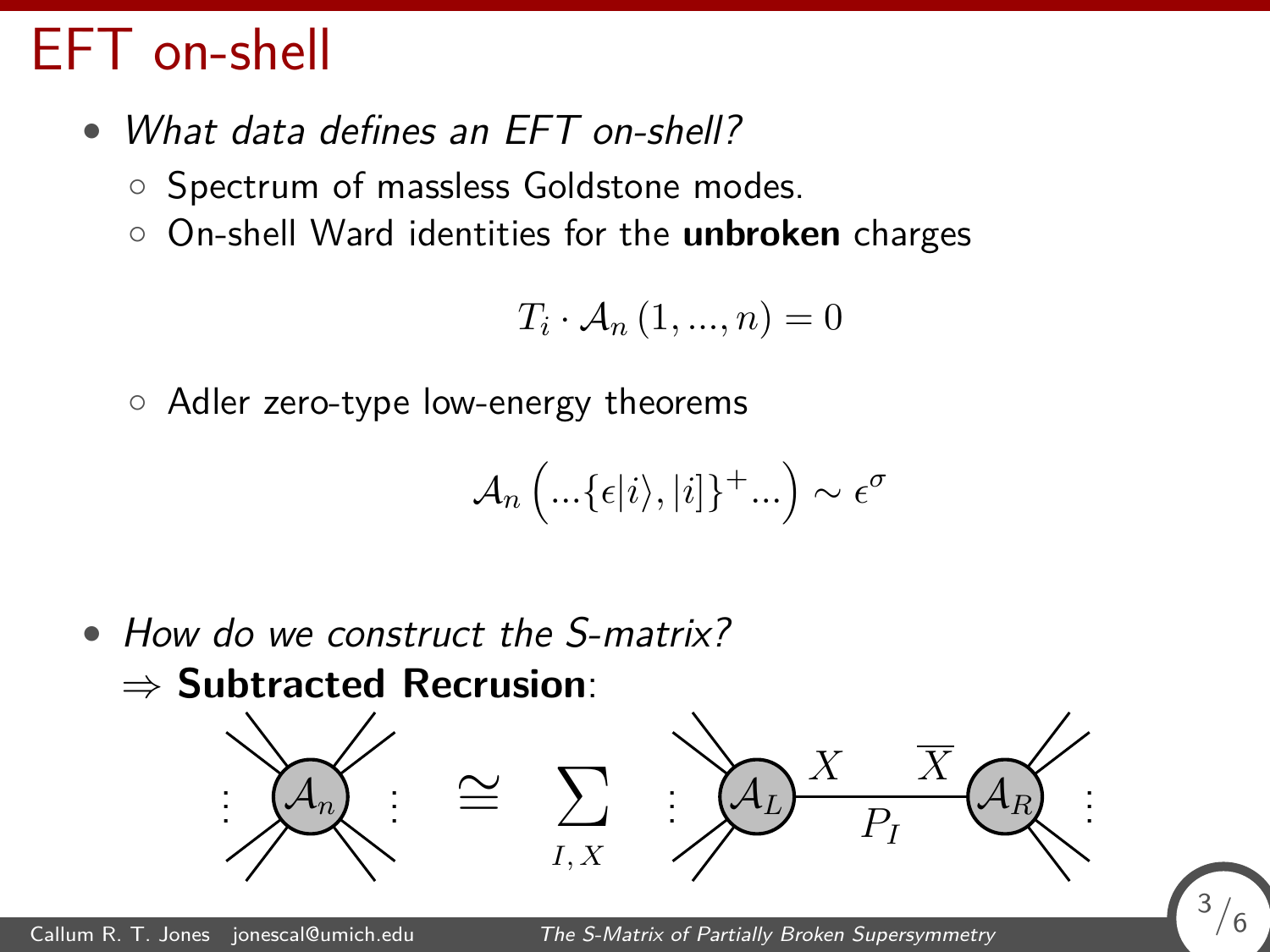# Partially Broken Supersymmetry

• **Simplest Example:**



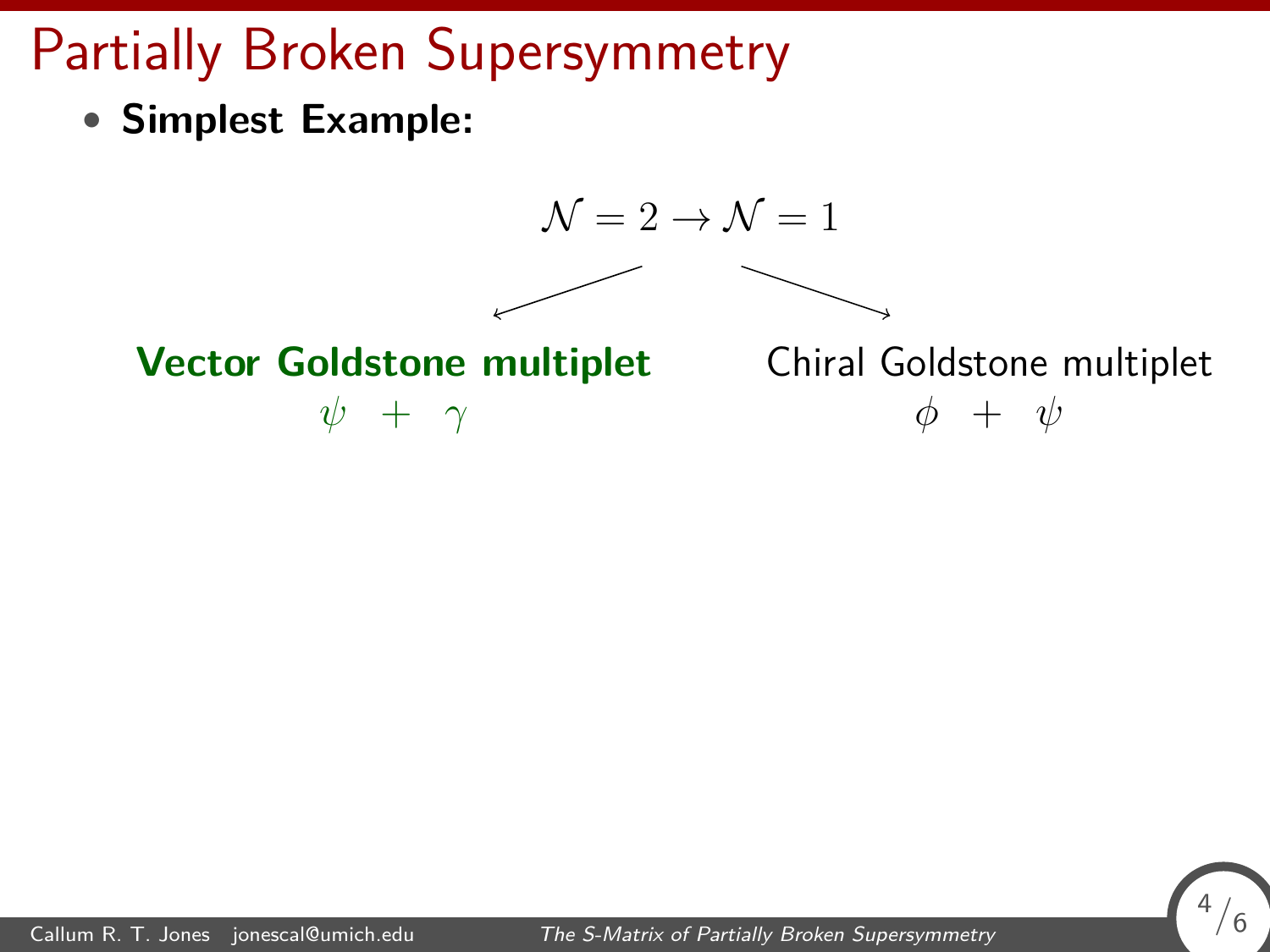# Partially Broken Supersymmetry

• **Simplest Example:**



• Goldstone fermion low-energy theorem:

$$
\mathcal{A}_n\left(\ldots\{\epsilon|i\rangle,|i|\}_{\psi}{}^+\ldots\right)\sim\epsilon^1.
$$

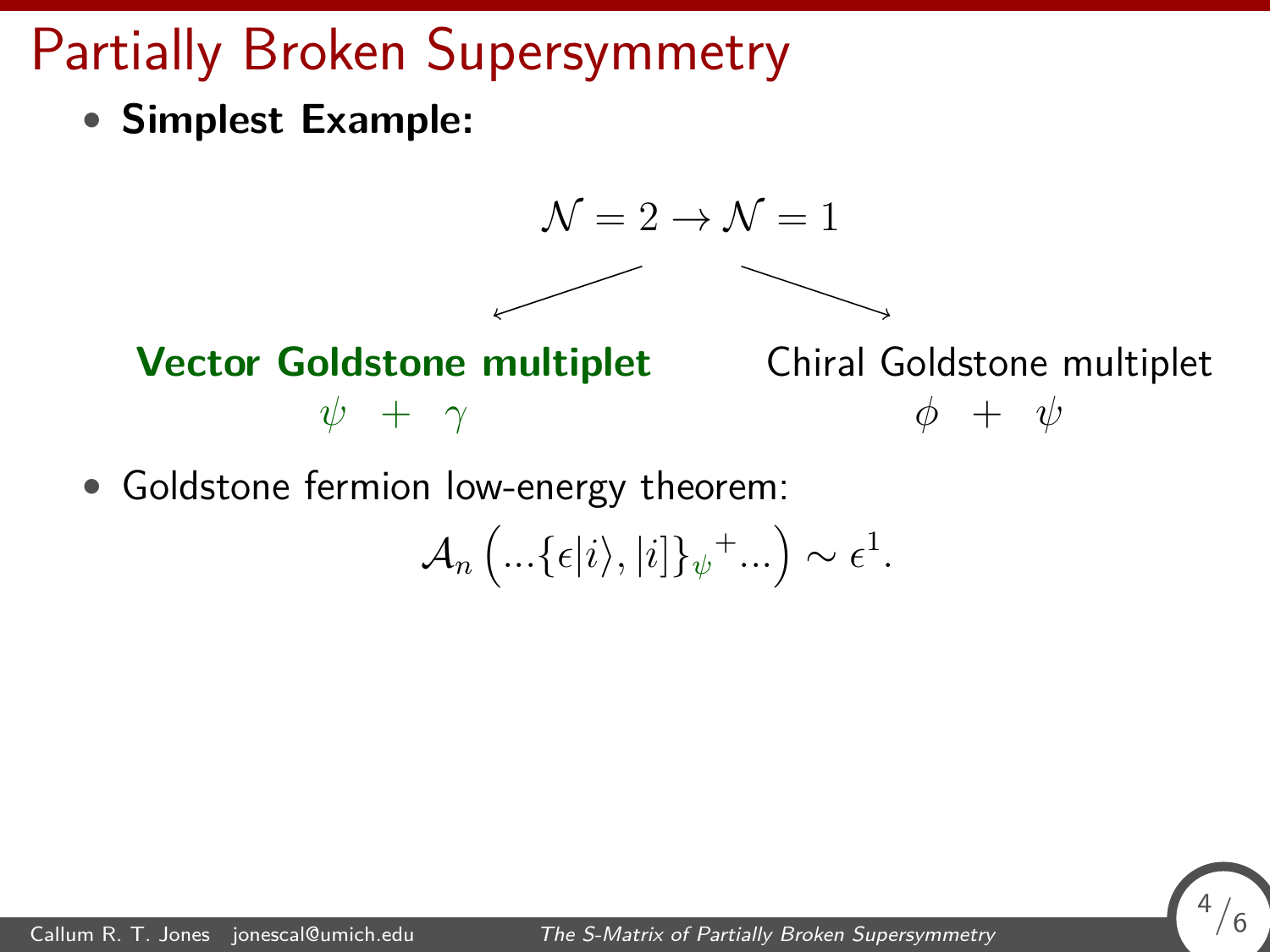# Partially Broken Supersymmetry

• **Simplest Example:**



• Goldstone fermion low-energy theorem:

 $\mathcal{A}_n \left( ... \{ \epsilon | i \rangle, | i ] \}_{\psi}^+ ... \right) \sim \epsilon^1.$ 

• Subtracted recursion valid at **leading order** A<sup>4</sup> ∼ O (Λ<sup>−</sup><sup>4</sup> ):

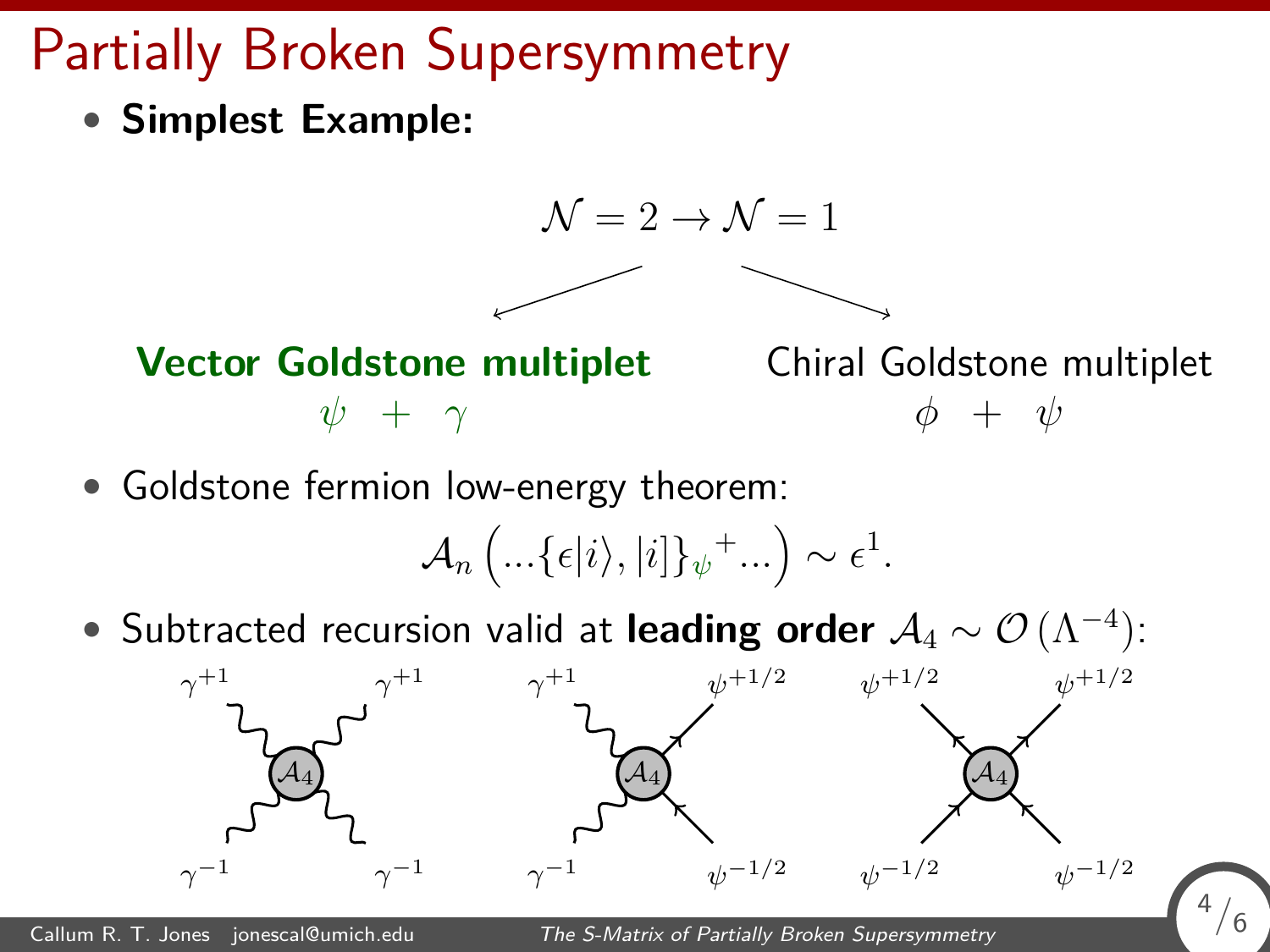#### Recursion Implies Conservation



- Fundamental interactions seperately conserve:
	- $\circ$  Bosonic helicity:  $n^{+}_{\gamma}-n^{-}_{\gamma}$
	- $\circ$  Fermionic helicity:  $n_\psi^+ n_\psi^-$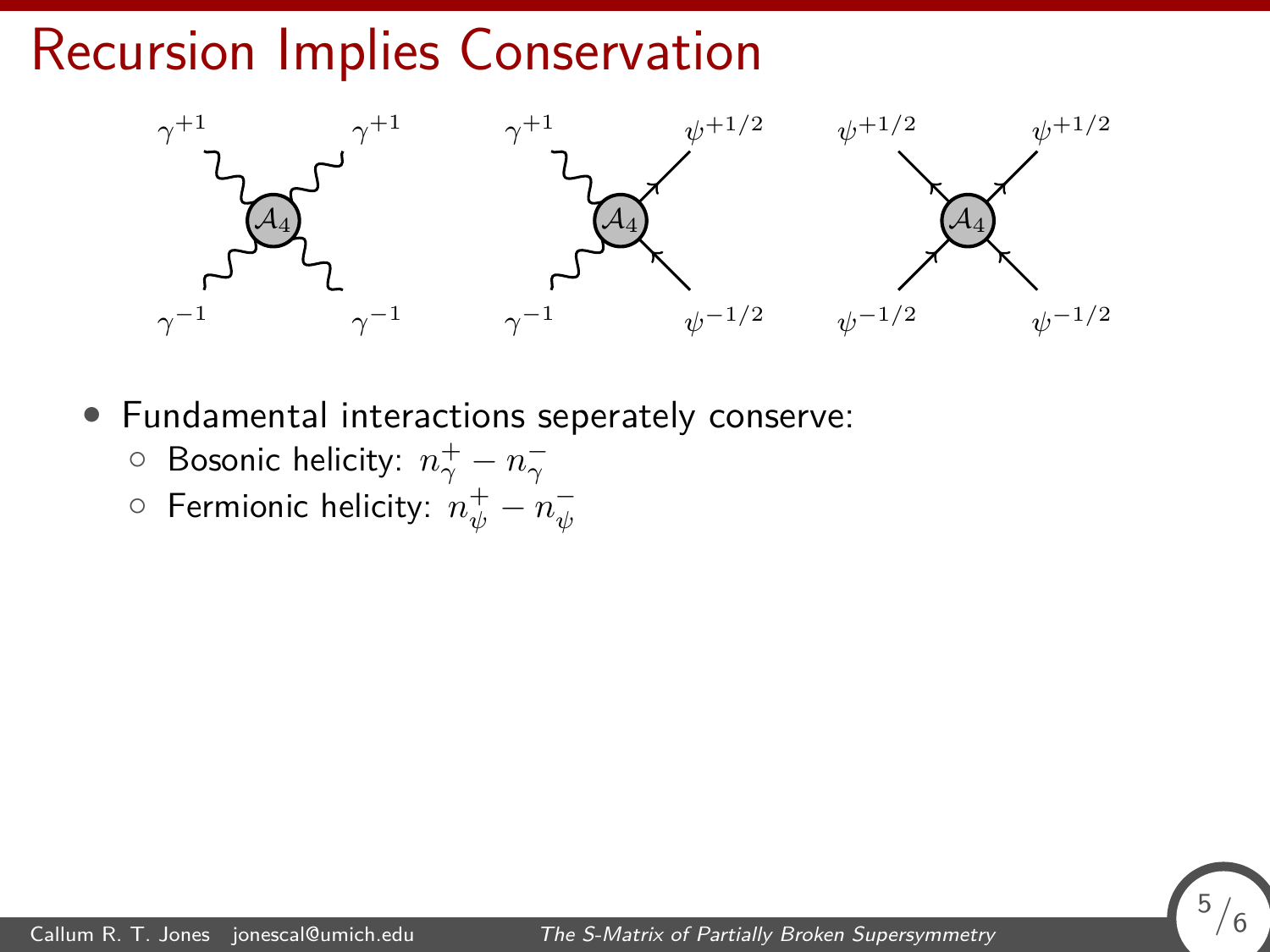#### Recursion Implies Conservation



- Fundamental interactions seperately conserve:
	- $\circ$  Bosonic helicity:  $n^{+}_{\gamma}-n^{-}_{\gamma}$
	- $\circ$  Fermionic helicity:  $n_\psi^+ n_\psi^-$
- Gluing preserves total charge:



<sup>5</sup>*/*6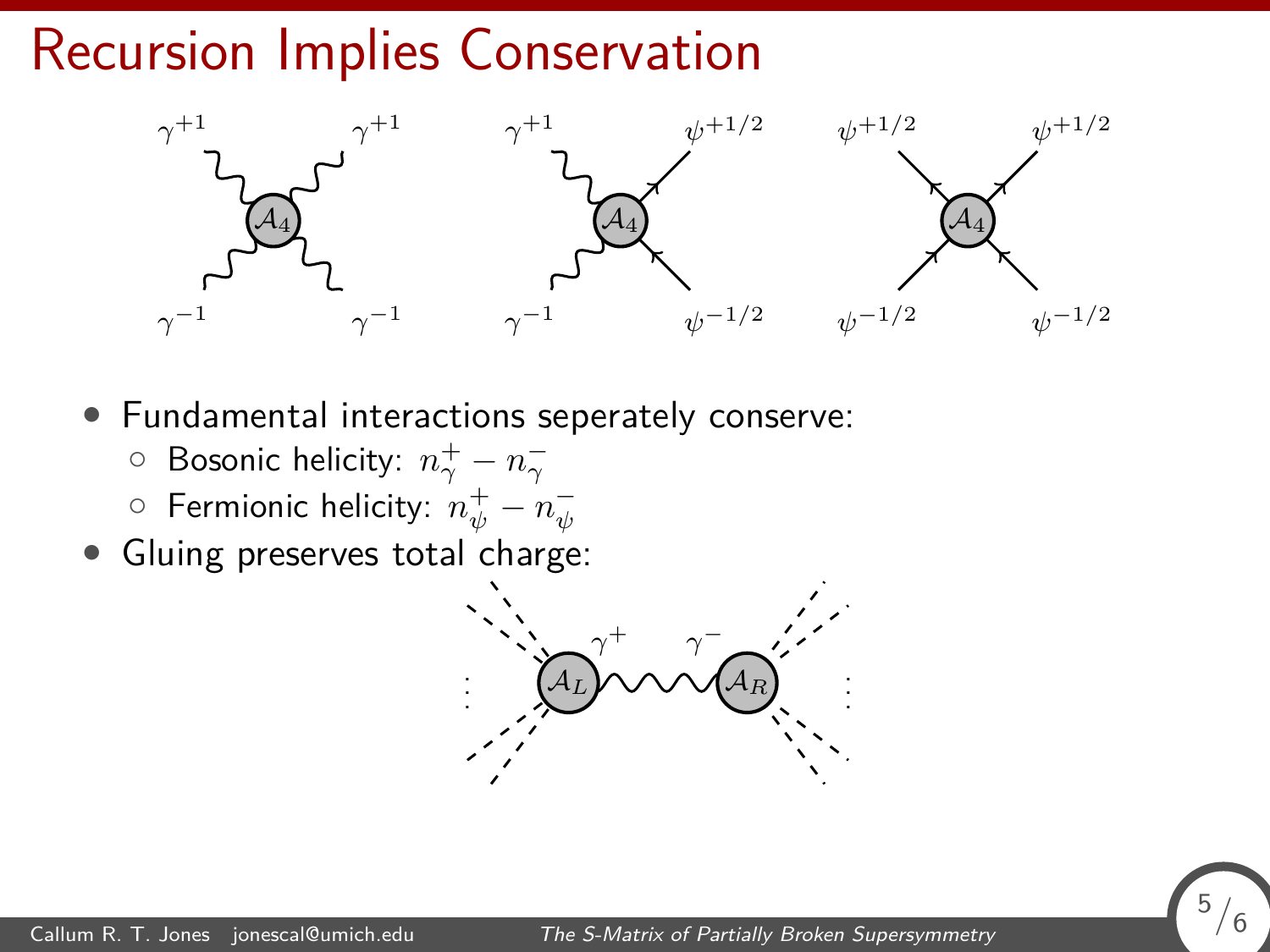#### Recursion Implies Conservation



- Fundamental interactions seperately conserve:
	- $\circ$  Bosonic helicity:  $n^{+}_{\gamma}-n^{-}_{\gamma}$
	- $\circ$  Fermionic helicity:  $n_\psi^+ n_\psi^-$
- Gluing preserves total charge:



**Universality:** Any model with  $\mathcal{N} = 2 \rightarrow \mathcal{N} = 1$  spontaneous supersymmetry breaking must have both an emergent fermionic chiral symmetry and an emergent electromagnetic duality at very low energies.

<sup>5</sup>*/*6